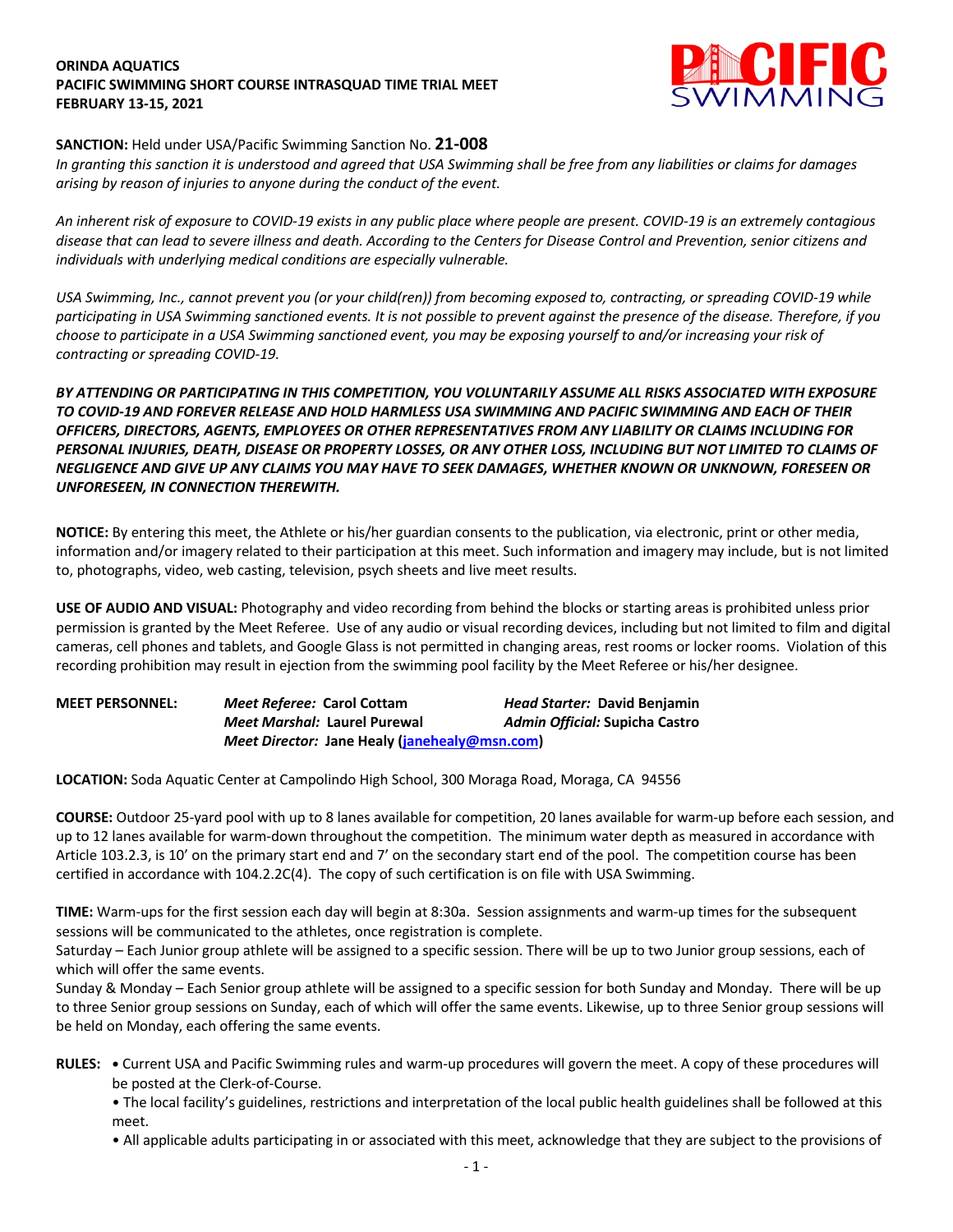the USA Swimming Minor Athlete Abuse Prevention Policy ("MAAPP"), and that they understand that compliance with the MAAPP policy is a condition of participation in the conduct of this competition.

- All events are timed finals.
- All events will swim fast to slow.
- A maximum of three (3) athletes shall be permitted per warm-up lane, and safe spacing must be maintained at all times.
- Junior group athletes can enter 3 events. Senior group athletes can enter 2 events per day (4 total).
- All Athletes ages 12 and under should complete competition within four (4) hours.

• Entries will be accepted until the number of splashes exceeds the estimated timeline, per the "Four-Hour Rule," based on the Athletes age and gender.

**•** If local conditions warrant it the Meet Referee, with the concurrence of the Meet Director, may require a mandatory scratch down. Immediate cash refunds will be made for any mandatory scratches.

- **All Coaches and Officials must wear their USA Swimming membership cards in a visible manner.**
- **• All participants will follow the Facility Safety Plan, which will be communicated to them prior to the meet.**

**UNACCOMPANIED ATHLETES:** Any USA Swimming Athlete-Member competing at the meet must be accompanied by a USA Swimming Member-Coach for the purposes of Athlete supervision during warm-up, competition and warm-down. If a Coach-Member of the Athlete's USA Swimming Club does not attend the meet to serve in said supervisory capacity, it is the responsibility of the Athlete or the Athlete's legal guardian to arrange for supervision by a USA Swimming Member-Coach. The Meet Director or Meet Referee may assist the Athlete in making arrangements for such supervision; however, it is recommended that such arrangements be made in advance of the meet by the Athlete's USA Swimming Club Member-Coach.

**RACING STARTS:** Athletes must be certified by a USA Swimming member-coach as being proficient in performing a racing start or must start the race in the water. It is the responsibility of the Athlete or the Athlete's legal guardian to ensure compliance with this requirement.

**RESTRICTIONS:** • Smoking and the use of other tobacco products is prohibited on the pool deck, in the locker rooms, in spectator

- seating, on standing areas and in all areas used by Athletes, during the meet and during warm-up periods.
- Sale and use of alcoholic beverages is prohibited in all areas of the meet venue.
- No glass containers are allowed in the meet venue.
- No propane heater is permitted except for snack bar/meet operations.
- All shelters must be properly secured.
- Deck Changes are prohibited.

• Destructive devices, to include but not limited to, explosive devices and equipment, firearms (open or concealed), blades, knives, mace, stun guns and blunt objects are strictly prohibited in the swimming facility and its surrounding areas. If observed, the Meet Referee or his/her designee may ask that these devices be stored safely away from the public or removed from the facility. Noncompliance may result in the reporting to law enforcement authorities and ejection from the facility. Law enforcement officers (LEO) are exempt per applicable laws.

• Operation of a drone, or any other flying apparatus, is prohibited over the venue (pools, Athlete/Coach areas, Spectator areas and open ceiling locker rooms) any time Athletes, Coaches, Officials and/or Spectators are present.

**ELIGIBILITY:** • Athletes must be current members of USA Swimming and enter their name and registration number on the meet entry card as they are shown on their Registration Card. If this is not done, it may be difficult to match the Athlete with the registration and times database. The meet host will check all Athlete registrations against the SWIMS database and if not found to be registered, the Meet Director shall accept the registration at the meet (a \$10 surcharge will be added to the regular registration fee). Duplicate registrations will be refunded by mail.

• Meet is open only to qualified athletes registered with **Orinda Aquatics.** Athletes who are unattached but participating with **Orinda Aquatics** are eligible to compete.

- Entries with **"NO TIME" will be accepted.**
- Disabled Athletes are welcome to attend this meet and should contact the Meet Director or Meet Referee regarding any special accommodations on entry times and seeding per Pacific Swimming policy.

• Athletes 19 years of age and over may compete in the meet for time only, no awards. Such Athletes must have met standards for the 17-18 age group.

• The Athlete's age will be the age of the Athlete on the first day of the meet.

**ENTRIES:** Athletes will use a Google sign-up form to submit their event selections, which will be entered by the Orinda Aquatics coaching staff. The entry deadline is Thursday, February 4<sup>th</sup>, 2021.